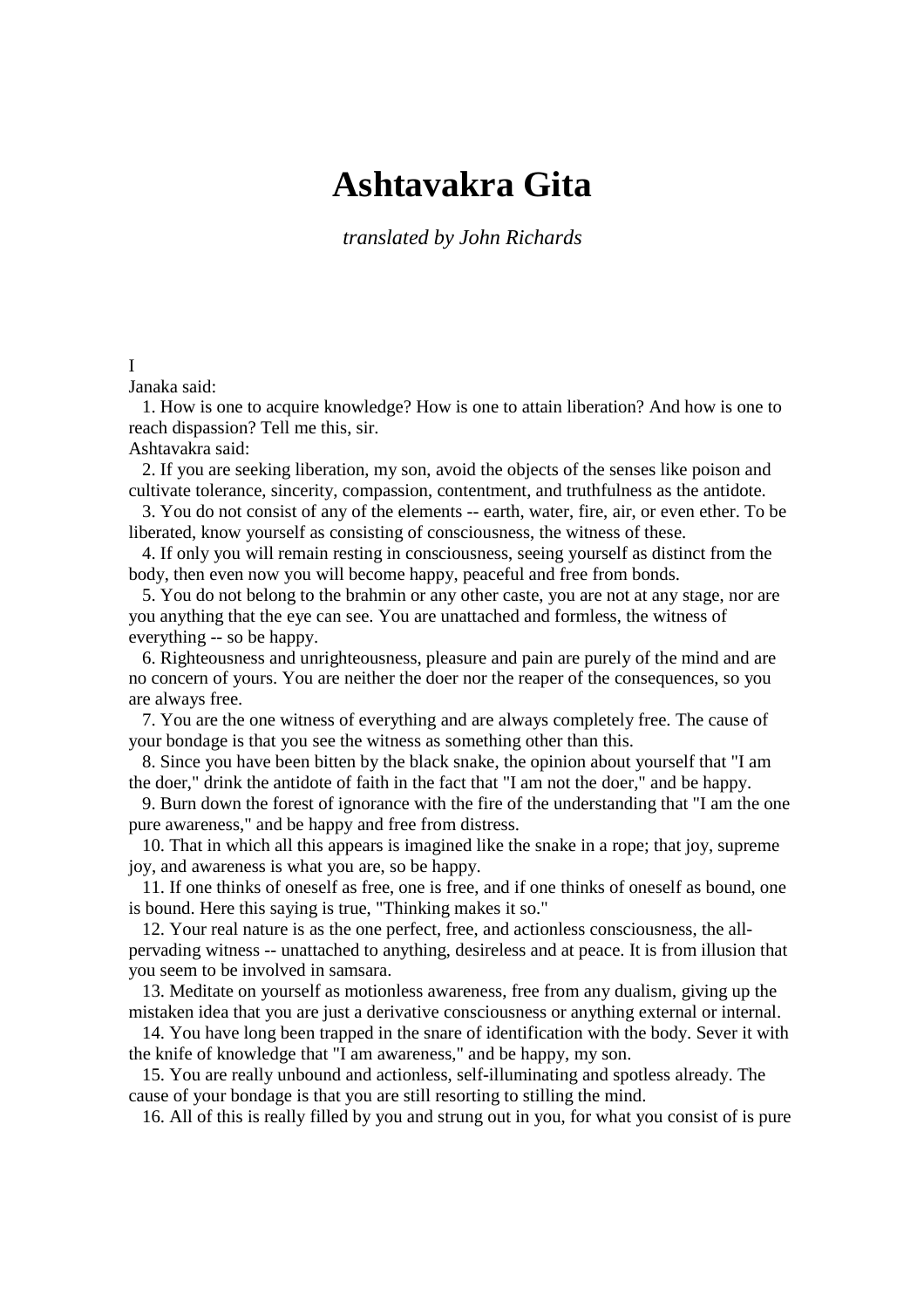awareness -- so don't be small-minded.

 17. You are unconditioned and changeless, formless and immovable, unfathomable awareness, unperturbable: so hold to nothing but consciousness.

 18. Recognise that the apparent is unreal, while the unmanifest is abiding. Through this initiation into truth you will escape falling into unreality again.

 19. Just as a mirror exists everywhere both within and apart from its reflected images, so the Supreme Lord exists everywhere within and apart from this body.

 20. Just as one and the same all-pervading space exists within and without a jar, so the eternal, everlasting God exists in the totality of things.

# II

Janaka said:

 1. Truly I am spotless and at peace, the awareness beyond natural causality. All this time I have been afflicted by delusion.

 2. As I alone give light to this body, so I do to the world. As a result the whole world is mine, or alternatively nothing is.

 3. So now that I have abandoned the body and everything else, by good fortune my true self becomes apparent.

 4. Waves, foam, and bubbles do not differ from water. In the same way, all this which has emanated from oneself is no other than oneself.

 5. When you analyse it, cloth is found to be just thread. In the same way, when all this is analysed it is found to be no other than oneself.

 6. The sugar produced from the juice of the sugarcane is permeated throughout with the same taste. In the same way, all this, produced out of me, is completely permeated with myself.

 7. From ignorance of oneself, the world appears, and by knowledge of oneself it appears no longer. From ignorance of the rope it appears to be a snake, and by knowledge of it it does so no longer.

 8. Shining is my essential nature, and I am nothing other than that. When the world shines forth, it is only me that is shining forth.

 9. All this appears in me imagined due to ignorance, just as a snake appears in the rope, the mirage of water in the sunlight, and silver in mother of pearl.

 10. All this, which has originated out of me, is resolved back into me too, like a jug back into clay, a wave into water, and a bracelet into gold.

 11. How wonderful I am! Glory to me, for whom there is no destruction, remaining even beyond the destruction of the world from Brahma down to the last clump of grass.

 12. How wonderful I am! Glory to me, solitary even though with a body, neither going or coming anywhere, I who abide forever, filling all that is.

 13. How wonderful I am! Glory to me! There is no one so clever as me! I who have borne all that is forever, without even touching it with my body!

 14. How wonderful I am! Glory to me! I who possess nothing at all, or alternatively possess everything that speech and mind can refer to.

 15. Knowledge, what is to be known, and the knower -- these three do not exist in reality. I am the spotless reality in which they appear because of ignorance.

 16. Truly dualism is the root of suffering. There is no other remedy for it than the realisation that all this that we see is unreal, and that I am the one stainless reality, consisting of consciousness.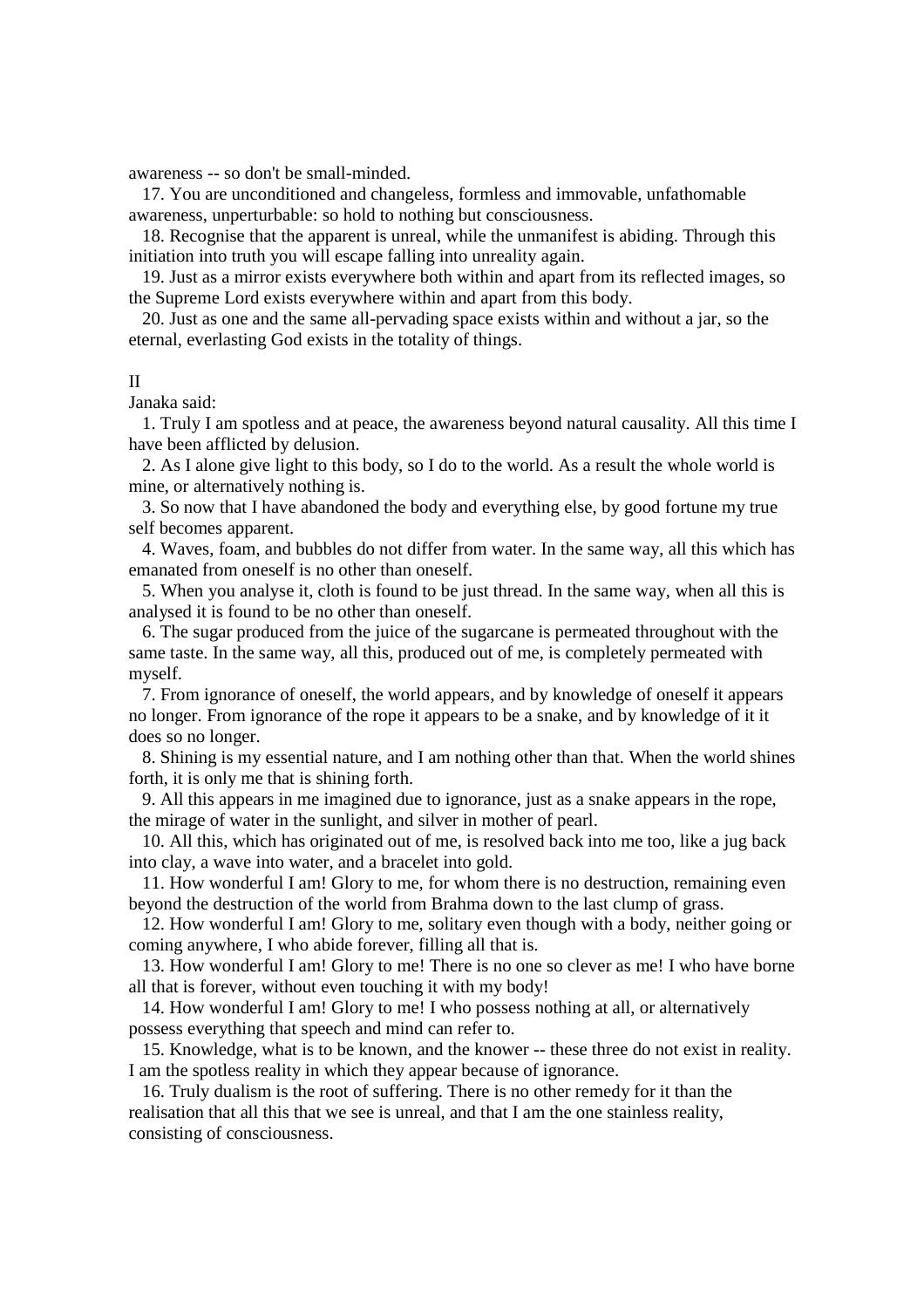17. I am pure awareness though through ignorance I have imagined myself to have additional attributes. By continually reflecting like this, my dwelling place is in the Unimagined.

 18. For me here is neither bondage nor liberation. The illusion has lost its basis and ceased. Truly all this exists in me, though ultimately it does not even exist in me.

# 19. Recognising that all this and my body too are nothing, while my true self is nothing but pure consciousness, what is there left for the imagination to work on now?

 20. The body, heaven and hell, bondage and liberation, and fear too, all this is pure imagination. What is there left to do for me whose very nature is consciousness?

 21. I do not even see dualism in a crowd of people, so what do I gain if it is replaced by a desert?

 22. I am not the body, nor is the body mine. I am not a living being. I am consciousness. It was my thirst for living that was my bondage.

 23. Truly it is in the infinite ocean of myself, that, stimulated by the colourful waves of the world, everything suddenly arises in the wind of consciousness.

 24. In the infinite ocean of myself, the wind of thought subsides, and the world boat of the living-being traders is wrecked by lack of goods.

 25. How wonderful it is that in the infinite ocean of myself the waves of living beings arise, collide, play, and disappear, in accordance with their nature.

#### III

Ashtavakra said:

 1. Knowing yourself as truly one and indestructible, how could a wise man possessing self-knowledge like you feel any pleasure in acquiring wealth?

 2. Truly, when one does not know oneself, one takes pleasure in the objects of mistaken perception, just as greed arises for the mistaken silver in one who does not know mother of pearl for what it is.

 3. All this wells up like waves in the sea. Recognising, "I am That," why run around like someone in need?

 4. After hearing of oneself as pure consciousness and the supremely beautiful, is one to go on lusting after sordid sexual objects?

 5. When the sage has realised that he himself is in all beings, and all beings are in him, it is astonishing that the sense of individuality should be able to continue.

 6. It is astonishing that a man who has reached the supreme nondual state and is intent on the benefits of liberation should still be subject to lust and in bondage to sexual activity.

 7. It is astonishing that one already very debilitated, and knowing very well that its arousal is the enemy of knowledge, should still hanker after sensuality, even when approaching his last days.

 8. It is astonishing that one who is unattached to the things of this world or the next, who discriminates between the permanent and the impermanent, and who longs for liberation, should still be afraid of liberation.

 9. Whether feted or tormented, the wise man is always aware of his supreme self-nature and is neither pleased nor disappointed.

 10. The great-souled person sees even his own body in action as if it were someone else's, so how should he be disturbed by praise or blame?

 11. Seeing this world as pure illusion, and devoid of any interest in it, how should the strong-minded person, feel fear, even at the approach of death?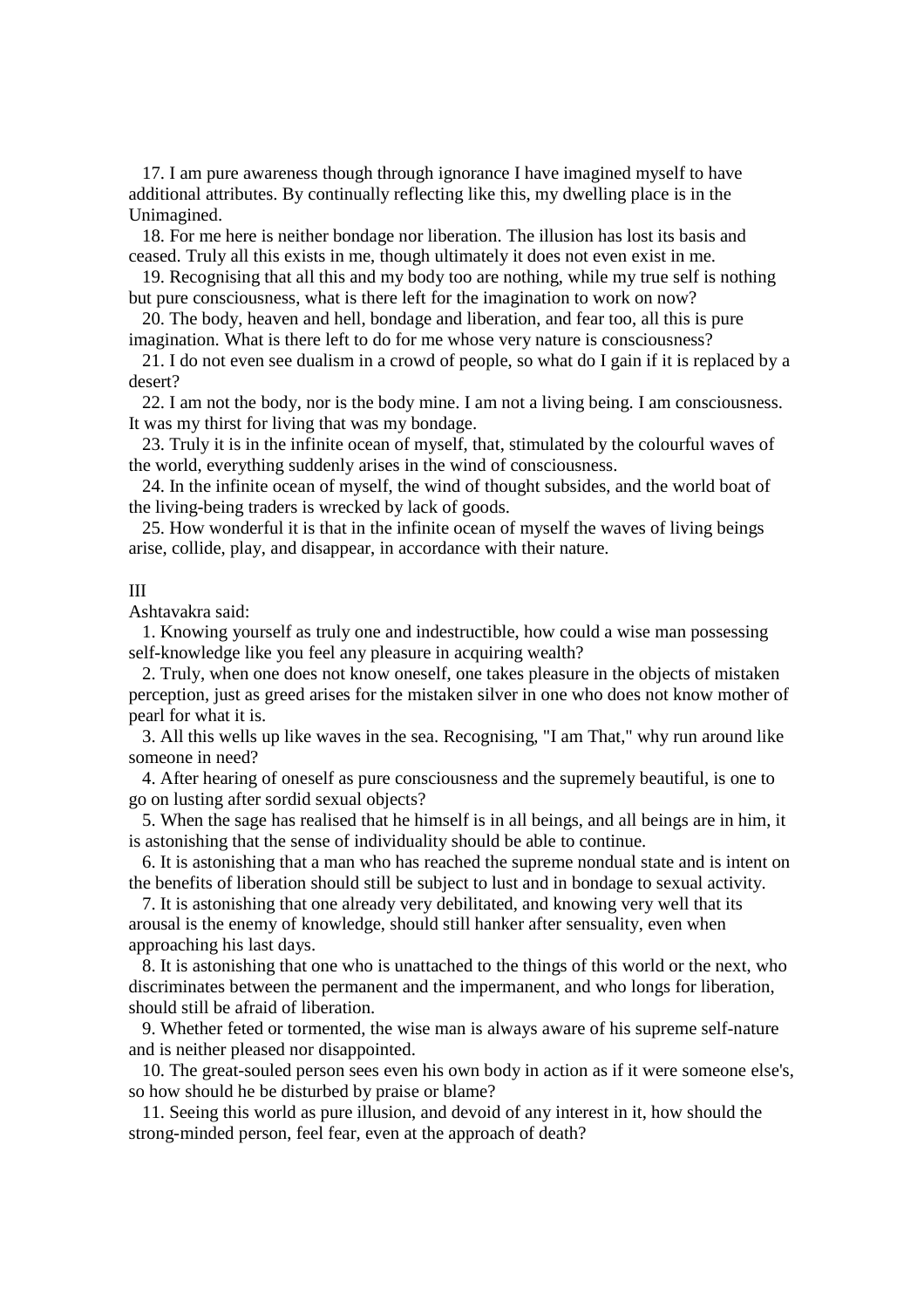12. Who can be compared to the great-souled person whose mind is free from desire even in disappointment, and who has found satisfaction in self-knowledge?

 13. How should a strong-minded person who knows that what he sees is by its very nature nothing, consider one thing to be grasped and another to be rejected?

 14. An object of enjoyment that comes of itself is neither painful nor pleasurable for someone who has eliminated attachment, and who is free from dualism and from desire.

#### IV

Ashtavakra said:

 1. The wise person of self-knowledge, playing the game of worldly enjoyment, bears no resemblance whatever to samsara's bewildered beasts of burden.

 2. Truly the yogi feels no excitement even at being established in that state which all the Devas from Indra down yearn for disconsolately.

 3. He who has known That is untouched within by good deeds or bad, just as space is not touched by smoke, however much it may appear to be.

 4. Who can prevent the great-souled person who has known this whole world as himself from living as he pleases?

 5. Of all four categories of beings, from Brahma down to the last clump of grass, only the man of knowledge is capable of eliminating desire and aversion.

 6. Rare is the man who knows himself as the nondual Lord of the world, and he who knows this is not afraid of anything.

#### V

Ashtavakra said:

 1. You are not bound by anything. What does a pure person like you need to renounce? Putting the complex organism to rest, you can find peace.

 2. All this arises out of you, like a bubble out of the sea. Knowing yourself like this to be but one, you can find peace.

 3. In spite of being in front of your eyes, all this, being insubstantial, does not exist in you, spotless as you are. It is an appearance like the snake in a rope, so you can find peace.

 4. Equal in pain and in pleasure, equal in hope and in disappointment, equal in life and in death, and complete as you are, you can find peace.

## VI

Ashtavakra said:

 1. I am infinite like space, and the natural world is like a jar. To know this is knowledge, and then there is neither renunciation, acceptance, or cessation of it.

 2. I am like the ocean, and the multiplicity of objects is comparable to a wave. To know this is knowledge, and then there is neither renunciation, acceptance or cessation of it.

 3. I am like the mother of pearl, and the imagined world is like the silver. To know this is knowledge, and then there is neither renunciation, acceptance, or cessation of it.

 4. Alternatively, I am in all beings, and all beings are in me. To know this is knowledge, and then there is neither renunciation, acceptance, or cessation of it.

## VII

Janaka said:

1. In the infinite ocean of myself the world boat drifts here and there, moved by its own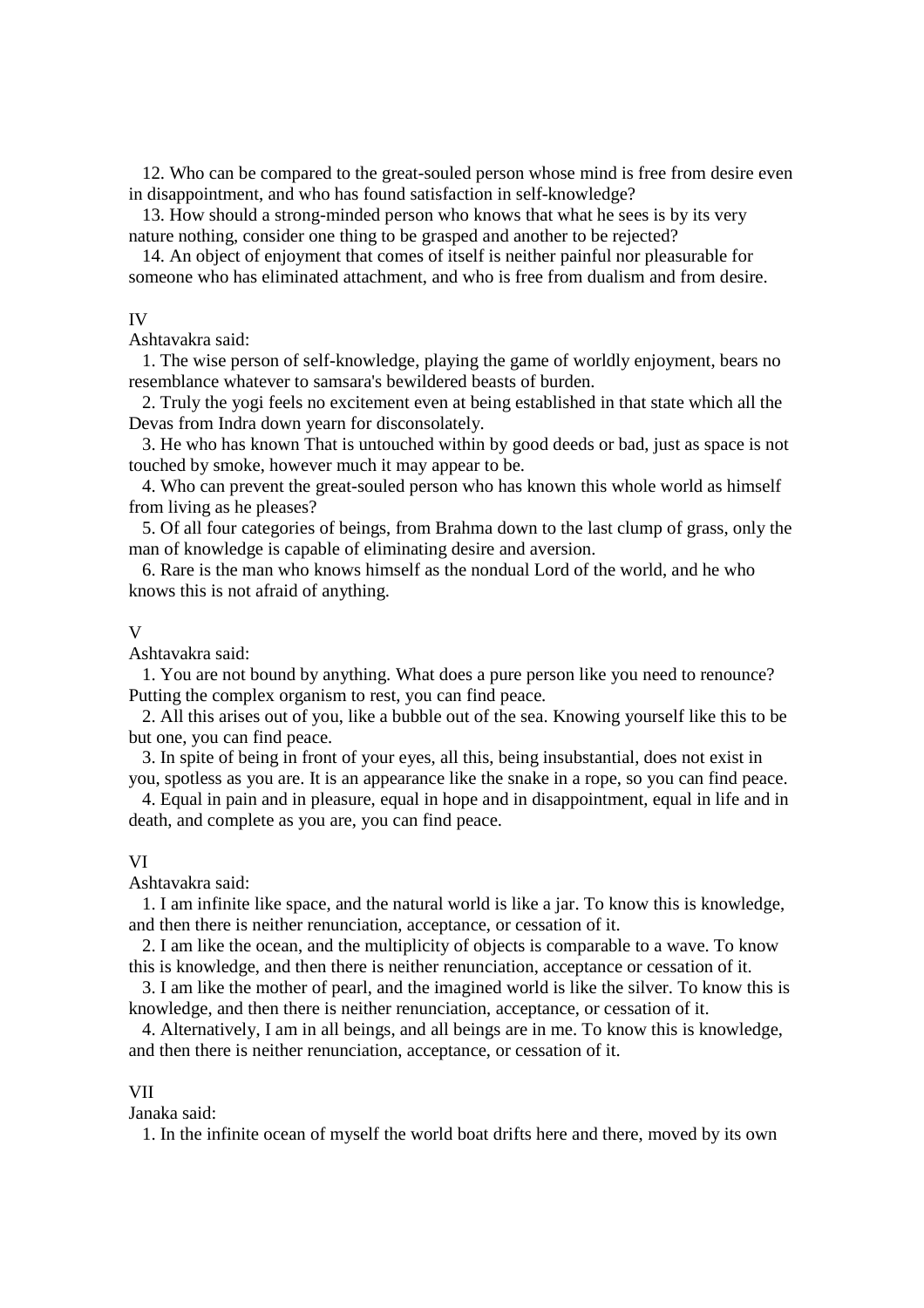inner wind. I am not put out by that.

 2. Whether the world wave of its own nature rises or disappears in the infinite ocean of myself, I neither gain nor lose anything by that.

 3. It is in the infinite ocean of myself that the mind-creation called the world takes place. I am supremely peaceful and formless, and I remain as such.

 4. My true nature is not contained in objects, nor does any object exist in it, for it is infinite and spotless. So it is unattached, desireless and at peace, and I remain as such.

 5. I am pure consciousness, and the world is like a magician's show. How could I imagine there is anything there to take up or reject?

## **VIII**

Ashtavakra said:

 1. Bondage is when the mind longs for something, grieves about something, rejects something, holds on to something, is pleased about something or displeased about something.

 2. Liberation is when the mind does not long for anything, grieve about anything, reject anything, or hold on to anything, and is not pleased about anything or displeased about anything.

 3. Bondage is when the mind is tangled in one of the senses, and liberation is when the mind is not tangled in any of the senses.

 4. When there is no "me," that is liberation, and when there is "me" there is bondage. Consider this carefully, and neither hold on to anything nor reject anything.

#### IX

Ashtavakra said:

 1. Knowing when the dualism of things done and undone has been put to rest, or the person for whom they occur has, then you can here and now go beyond renunciation and obligations by indifference to such things.

 2. Rare indeed, my son, is the lucky man whose observation of the world's behaviour has led to the extinction of his thirst for living, thirst for pleasure, and thirst for knowledge.

 3. All this is transient and spoiled by the three sorts of pain. Knowing it to be insubstantial, ignoble, and fit only for rejection, one attains peace.

 4. When was that age or time of life when the dualism of extremes did not exist for men? Abandoning them, a person who is happy to take whatever comes attains perfection.

 5. Who does not end up with indifference to such things and attain peace when he has seen the differences of opinions among the great sages, saints, and yogis?

 6. Is he not a guru who, endowed with dispassion and equanimity, achieves full knowledge of the nature of consciousness, and leads others out of samsara?

 7. If you would just see the transformations of the elements as nothing more than the elements, then you would immediately be freed from all bonds and established in your own nature.

 8. One's desires are samsara. Knowing this, abandon them. The renunciation of them is the renunciation of it. Now you can remain as you are.

# X

Ashtavakra said:

1. Abandon desire, the enemy, along with gain, itself so full of loss, and the good deeds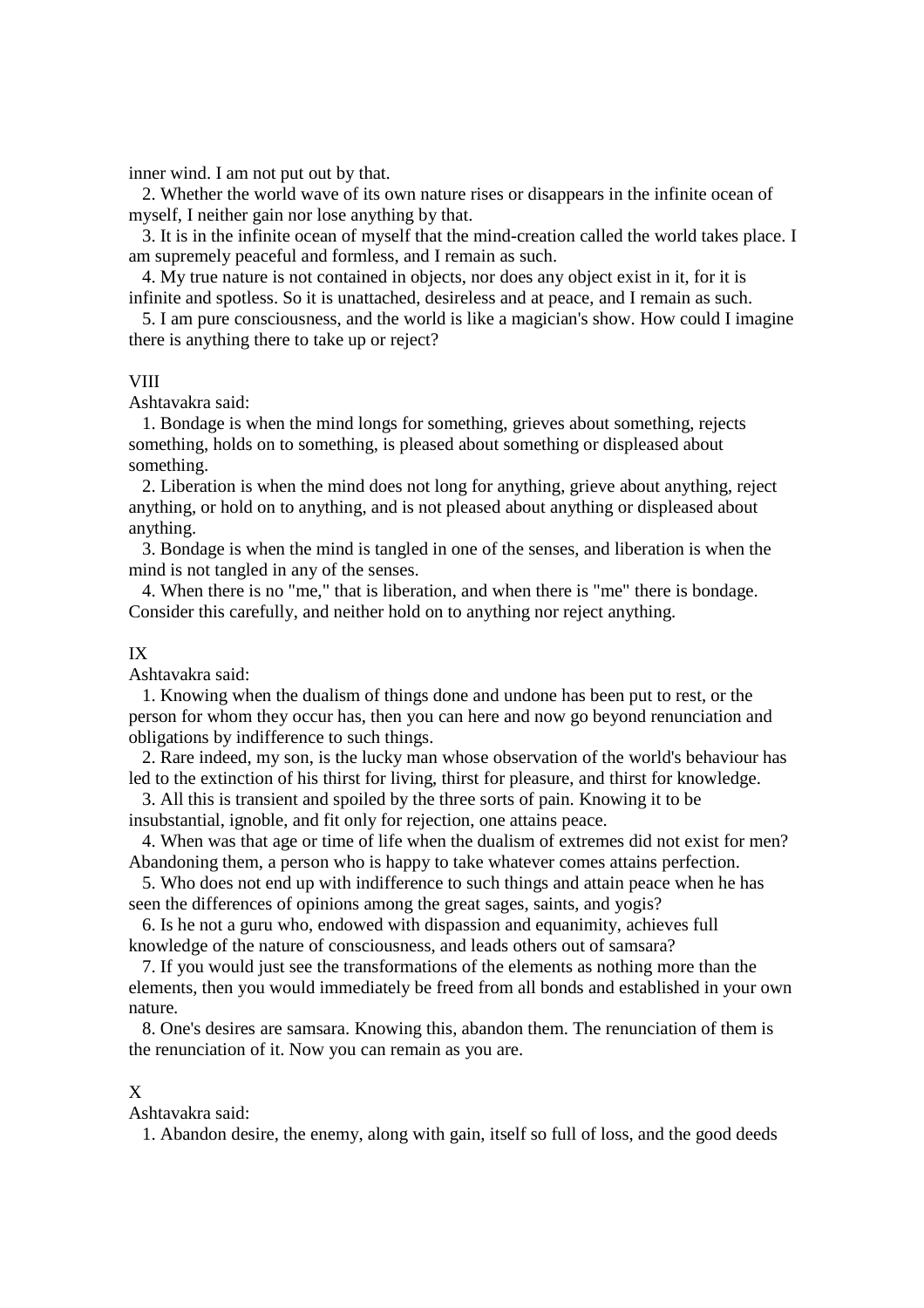which are the cause of the other two -- practice indifference to everything.

 2. Look on such things as friends, land, money, property, wife, and bequests as nothing but a dream or a magician's show lasting three or five days.

 3. Wherever a desire occurs, see samsara in it. Establishing yourself in firm dispassion, be free of passion and happy.

 4. The essential nature of bondage is nothing other than desire, and its elimination is known as liberation. It is simply by not being attached to changing things that the everlasting joy of attainment is reached.

 5. You are one, conscious and pure, while all this is inert non-being. Ignorance itself is nothing, so what is the point of wanting to understand?

 6. Kingdoms, children, wives, bodies, pleasures -- these have all been lost to you life after life, attached to them though you were.

 7. Enough of wealth, sensuality, and good deeds. In the forest of samsara the mind has never found satisfaction in these.

 8. How many births have you not done hard and painful labour with body, mind, and speech. Now at last, stop!

## XI

Ashtavakra said:

 1. Unmoved and undistressed, realising that being, non-being and change are of the very nature of things, one easily finds peace.

 2. At peace, having shed all desires within, and realising that nothing exists here but the Lord, the Creator of all things, one is no longer attached to anything.

 3. Realising that misfortune and fortune come in their own time from fortune, one is contented, one's senses under control, and does not like or dislike.

 4. Realising that pleasure and pain, birth and death are from destiny, and that one's desires cannot be achieved, one remains inactive, and even when acting does not get attached.

 5. Realising that suffering arises from nothing other than thought, dropping all desires one rids oneself of it, and is happy and at peace everywhere.

 6. Realising, "I am not the body, nor is the body mine. I am awareness," one attains the supreme state and no longer remembers things done or undone.

 7. Realising, "I alone exist, from Brahma down to the last clump of grass," one becomes free from uncertainty, pure, at peace, and unconcerned about what has been attained or not.

 8. Realising that all this varied and wonderful world is nothing, one becomes pure receptivity, free from inclinations, and as if nothing existed, one finds peace.

#### XII

Janaka said:

 1. First of all I was averse to physical activity, then to lengthy speech, and finally to thought itself, which is why I am now established.

 2. In the absence of delight in sound and the other senses, and by the fact that I am myself not an object of the senses, my mind is focused and free from distraction -- which is why I am now established.

 3. Owing to the distraction of such things as wrong identification, one is driven to strive for mental stillness. Recognising this pattern I am now established.

 4. By relinquishing the sense of rejection and acceptance, and with pleasure and disappointment ceasing today, brahmin -- I am now established.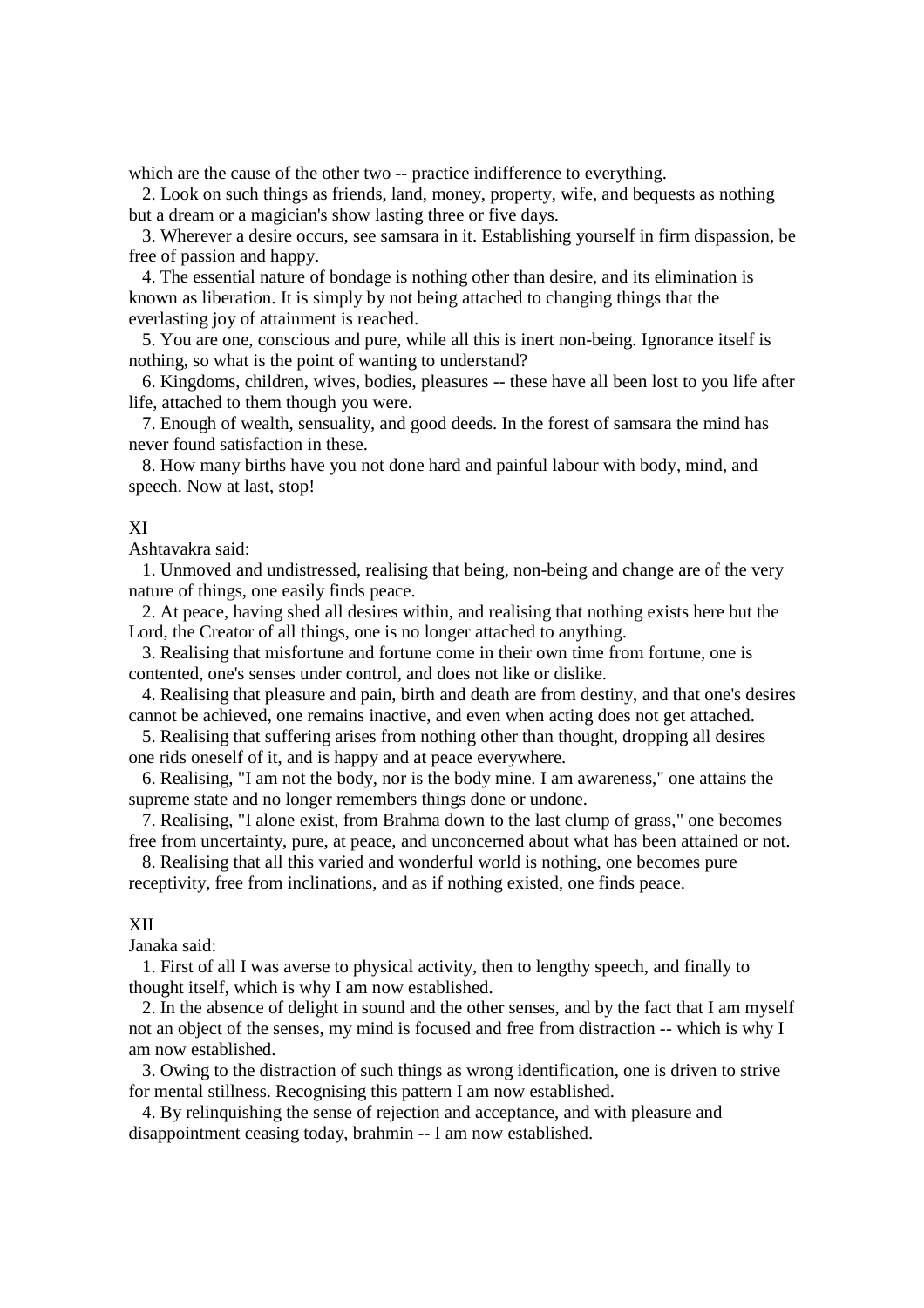5. Life in a community, then going beyond such a state, meditation and the elimination of mind-made objects -- by means of these I have seen my error, and I am now established.

 6. Just as the performance of actions is due to ignorance, so their abandonment is too. By fully recognising this truth, I am now established.

 7. Trying to think the unthinkable, is doing something unnatural to thought. Abandoning such a practice therefore, I am now established.

 8. He who has achieved this has achieved the goal of life. He who is of such a nature has done what has to be done.

## XIII

Janaka said:

 1. The inner freedom of having nothing is hard to achieve, even with just a loin-cloth, but I live as I please, abandoning both renunciation and acquisition.

 2. Sometimes one experiences distress because of one's body, sometimes because of one's speech, and sometimes because of one's mind. Abandoning all of these, I live as I please in the goal of human life.

 3. Recognising that in reality no action is ever committed, I live as I please, just doing what presents itself to be done.

 4. Yogis who identify themselves with their bodies are insistent on fulfilling and avoiding certain actions, but I live as I please abandoning attachment and rejection.

 5. No benefit or loss comes to me by standing, walking or lying down, so consequently I live as I please whether standing, walking or sleeping.

 6. I lose nothing by sleeping and gain nothing by effort, so consequently I live as I please, abandoning success and failure.

 7. Continually observing the drawbacks of such things as pleasant objects, I live as I please, abandoning the pleasant and unpleasant.

#### XIV

Janaka said:

 1. He who by nature is empty-minded, and who thinks of things only unintentionally, is freed from deliberate remembering like one awakened from a dream.

 2. When my desire has been eliminated, I have no wealth, friends, robbers, senses, scriptures or knowledge.

 3. Realising my supreme self-nature in the Person of the Witness, the Lord, and the state of desirelessness in bondage or liberation, I feel no inclination for liberation.

 4. The various states of one who is free of uncertainty within, and who outwardly wanders about as he pleases like an idiot, can only be known by someone in the same condition.

## XV

Ashtavakra said:

 1. While a man of pure intelligence may achieve the goal by the most casual of instruction, another may seek knowledge all his life and still remain bewildered.

 2. Liberation is distaste for the objects of the senses. Bondage is love of the senses. This is knowledge. Now do as you wish.

 3. This awareness of the truth makes an eloquent, clever and energetic man dumb, stupid and lazy, so it is avoided by those whose aim is enjoyment.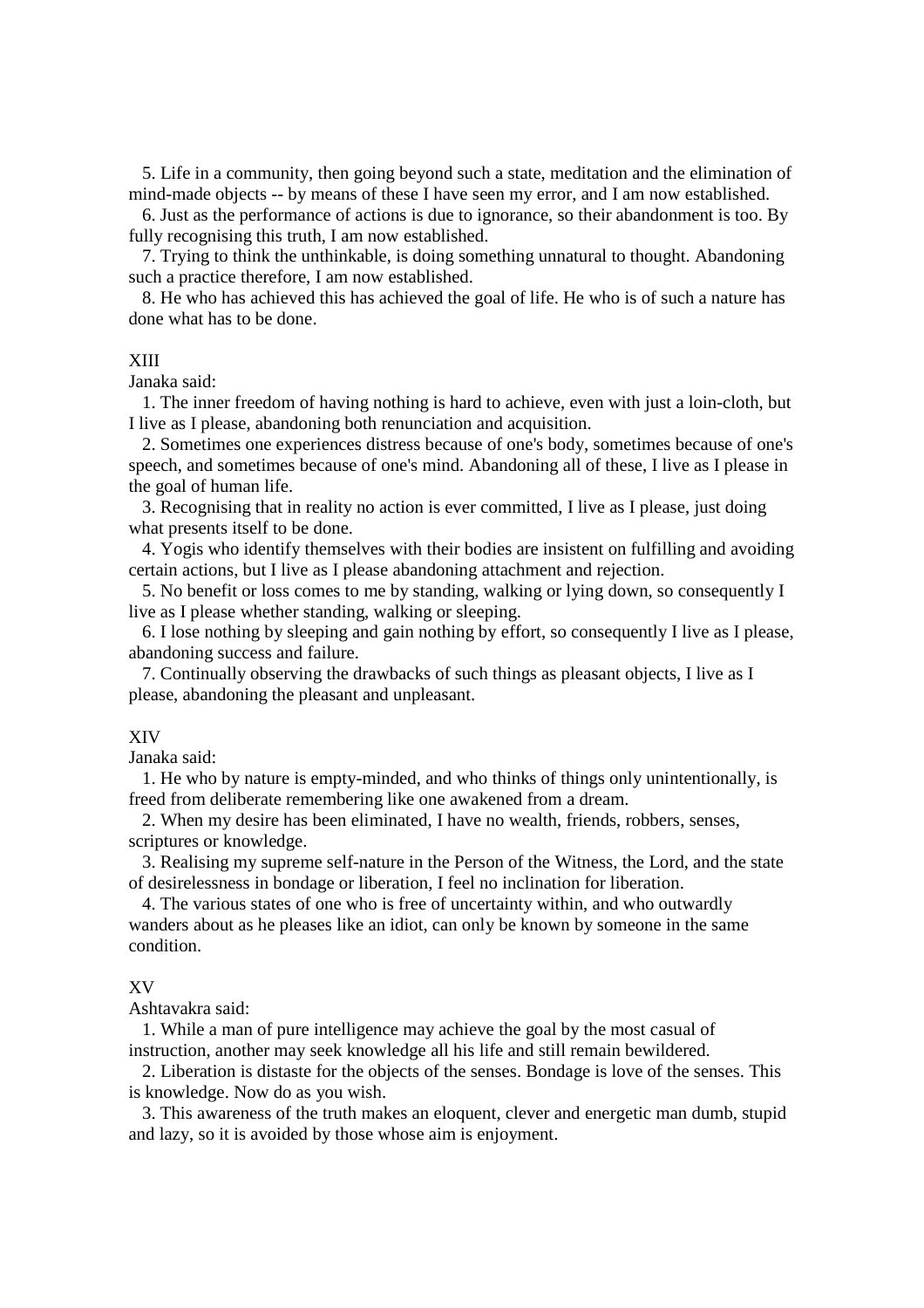4. You are not the body, nor is the body yours, nor are you the doer of actions or the reaper of their consequences. You are eternally pure consciousness, the witness, in need of nothing -- so live happily.

 5. Desire and anger are objects of the mind, but the mind is not yours, nor ever has been. You are choiceless awareness itself and unchanging -- so live happily.

 6. Recognising oneself in all beings, and all beings in oneself, be happy, free from the sense of responsibility and free from preoccupation with "me."

 7. Your nature is the consciousness, in which the whole world wells up, like waves in the sea. That is what you are, without any doubt, so be free of disturbance.

 8. Have faith, my son, have faith. Don't let yourself be deluded in this. You are yourself the Lord, whose very nature is knowledge, and you are beyond natural causation.

 9. The body invested with the senses stands still, and comes and goes. You yourself neither come nor go, so why bother about them?

 10. Let the body last to the end of the Age, or let it come to an end right now. What have you gained or lost, who consist of pure consciousness?

 11. Let the world wave rise or subside according to its own nature in you, the great ocean. It is no gain or loss to you.

 12. My son, you consist of pure consciousness, and the world is not separate from you. So who is to accept or reject it, and how, and why?

 13. How can there be either birth, karma, or responsibility in that one unchanging, peaceful, unblemished, and infinite consciousness which is you?

 14. Whatever you see, it is you alone manifest in it. How can bracelets, armlets and anklets be different from the gold they are made of?

 15. Giving up such distinctions as "He is what I am," and "I am not that," recognise that "Everything is myself," and be without distinction and happy.

 16. It is through your ignorance that all this exists. In reality you alone exist. Apart from you there is no one within or beyond samsara.

 17. Knowing that all this is just an illusion, one becomes free of desire, pure receptivity, and at peace, as if nothing existed.

 18. Only one thing has existed, exists and will exist in the ocean of being. You have no bondage or liberation. Live happily and fulfilled.

 19. Being pure consciousness, do not disturb your mind with thoughts of for and against. Be at peace and remain happily in yourself, the essence ofjoy.

 20. Give up meditation completely but don't let the mind hold on to anything. You are free by nature, so what will you achieve by forcing the mind?

# XVI

Ashtavakra said:

 1. My son, you may recite or listen to countless scriptures, but you will not be established within until you can forget everything.

 2. You may, as a learned man, indulge in wealth, activity, and meditation, but your mind will still long for that which is the cessation of desire, and beyond all goals.

 3. Everyone is in pain because of their striving to achieve something, but noone realises it. By no more than this instruction, the fortunate one attains tranquillity.

 4. Happiness belongs to noone but that supremely lazy man for whom even opening and closing his eyes is a bother.

5. When the mind is freed from such pairs of opposites as, "I have done this," and "I have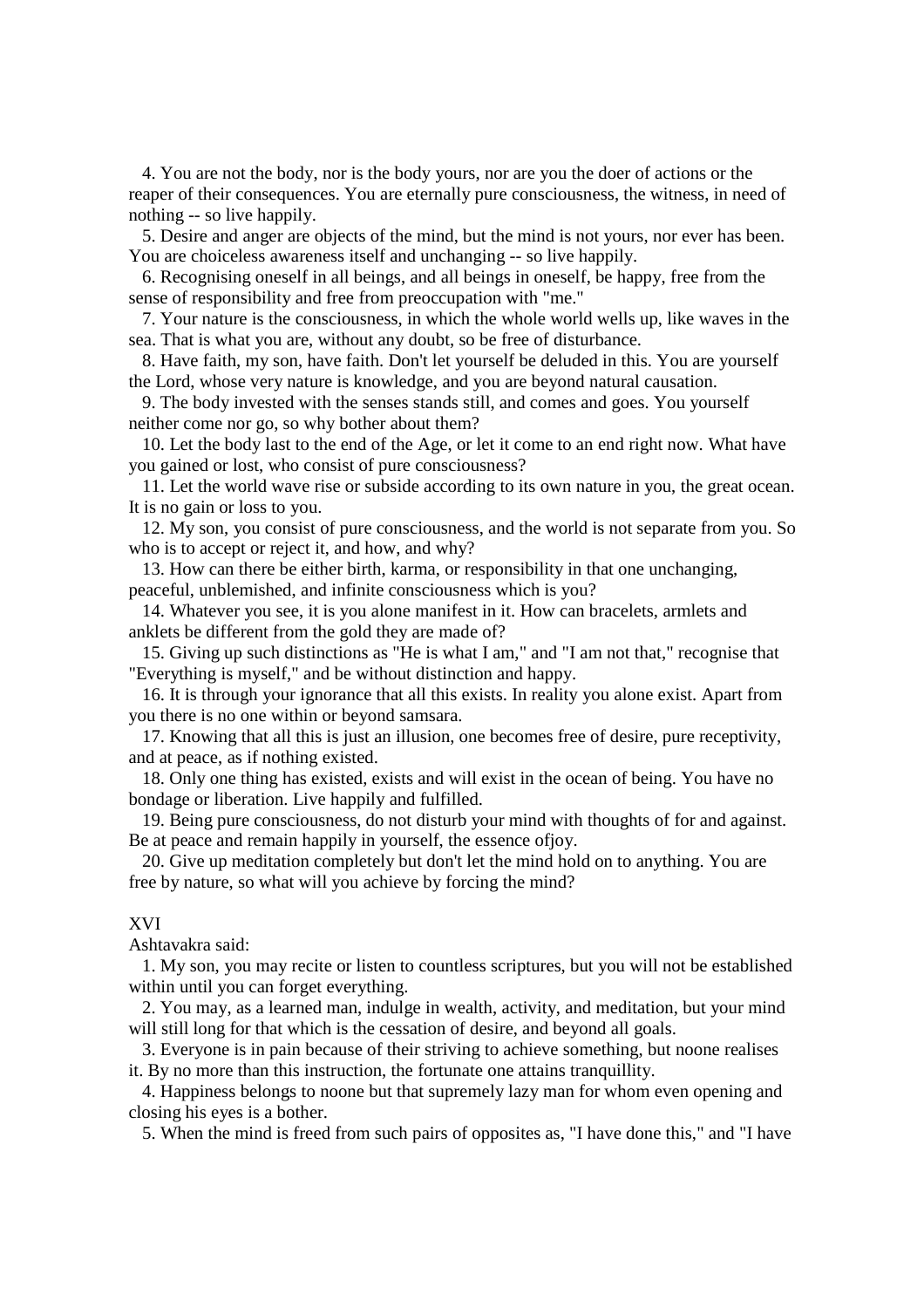not done that," it becomes indifferent to merit, wealth, sensuality and liberation.

 6. One man is abstemious and averse to the senses, another is greedy and attached to them, but he who is free from both taking and rejecting is neither abstemious nor greedy.

 7. So long as desire, the state of lack of discrimination, remains, the sense of revulsion and attraction will remain, which is the root and branch of samsara.

 8. Desire springs from usage, and aversion from abstension, but the wise man is free from the pairs of opposites like a child, and becomes established.

 9. The passionate man wants to eliminate samsara so as to avoid pain, but the dispassionate man is free from pain and feels no distress even in it.

 10. He who is proud about even liberation or his own body, and feels them his own, is neither a seer nor a yogi. He is still just a sufferer.

 11. If even Shiva, Vishnu, or the lotus-born Brahma were your instructor, until you have forgotten everything you cannot be established within.

## XVII

Ashtavakra said:

 1. He who is content, with purified senses, and always enjoys solitude, has gained the fruit of knowledge and the fruit of the practice of yoga too.

 2. The knower of truth is never distressed in this world, for the whole round world is full of himself alone.

 3. None of these senses please a man who has found satisfaction within, just as Nimba leaves do not please the elephant that has acquired the taste for Sallaki leaves.

 4. The man is rare who is not attached to the things he has enjoyed, and does not hanker after the things he has not enjoyed.

 5. Those who desire pleasure and those who desire liberation are both found in samsara, but the great-souled man who desires neither pleasure nor liberation is rare indeed.

 6. It is only the noble-minded who is free from attraction or repulsion to religion, wealth, sensuality, and life and death too.

 7. He feels no desire for the elimination of all this, nor anger at its continuing, so the fortunate man lives happily with whatever sustinence presents itself.

 8. Thus fulfilled through this knowledge, contented, and with the thinking mind emptied, he lives happily just seeing, hearing, feeling, smelling, and tasting.

 9. In him for whom the ocean of samsara has dried up, there is neither attachment or aversion. His gaze is vacant, his behaviour purposeless, and his senses inactive.

 10. Surely the supreme state is everywhere for the liberated mind. He is neither awake nor asleep, and neither opens nor closes his eyes.

 11. The liberated man is resplendent everywhere, free from all desires. Everywhere he appears self-possessed and pure of heart.

 12. Seeing, hearing, feeling, smelling, tasting, speaking, and walking about, the greatsouled man who is freed from trying to achieve or avoid anything is free indeed.

 13. The liberated man is free from desires everywhere. He neither blames, praises, rejoices, is disappointed, gives, nor takes.

 14. When a great-souled one is unperturbed in mind, and equally self-possessed at either the sight of a woman inflamed with desire or at approaching death, he is truly liberated.

 15. There is no distinction between pleasure and pain, man and woman, success and failure for the wise man who looks on everything as equal.

16. There is no aggression nor compassion, no pride nor humility, no wonder nor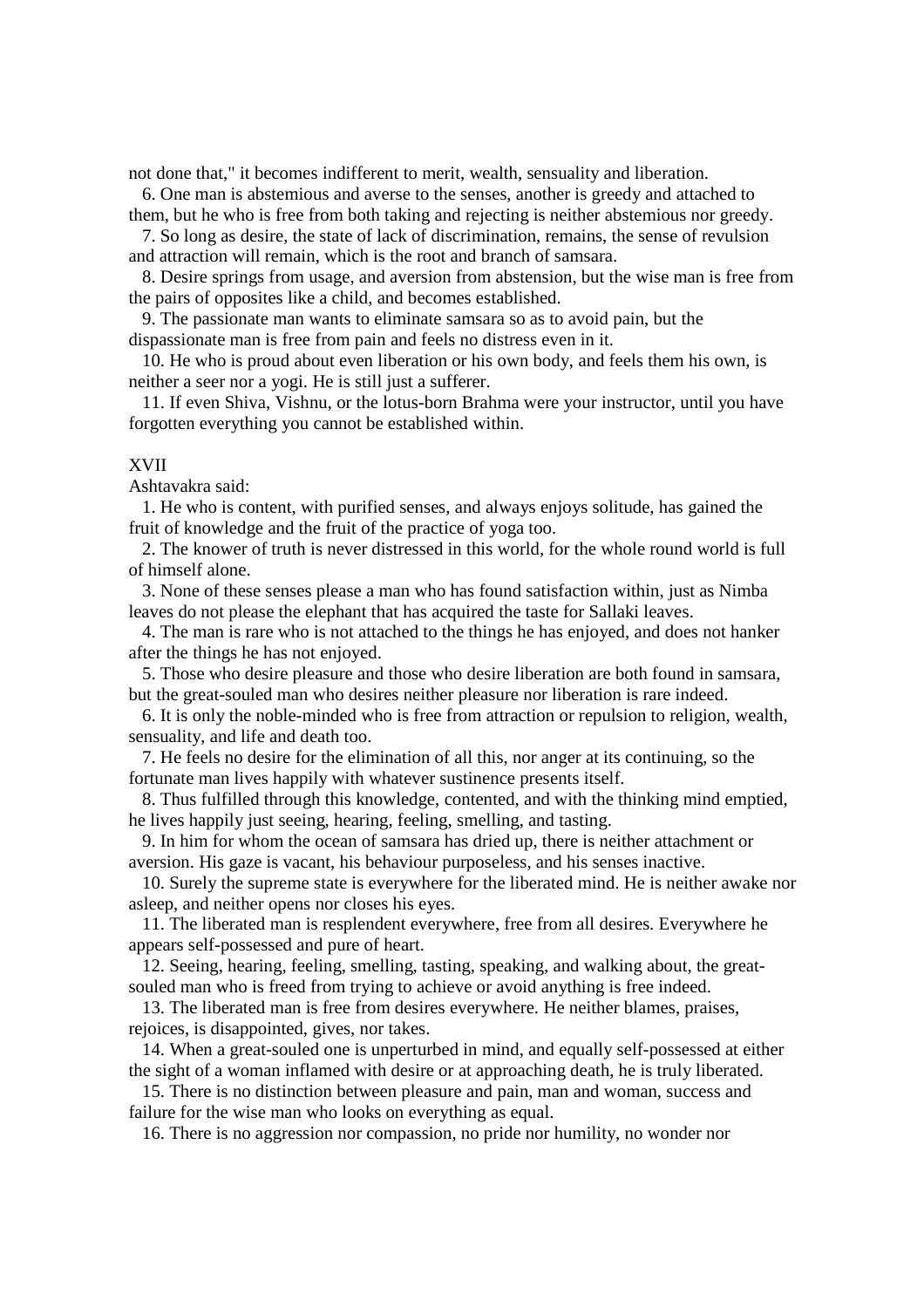confusion for the man whose days of samsara are over.

 17. The liberated man is not averse to the senses nor is he attached to them. He enjoys hinself continually with an unattached mind in both success and failure.

 18. One established in the Absolute state with an empty mind does not know the alternatives of inner stillness and lack of inner stillness, and of good and evil.

 19. A man free of "me" and "mine" and of a sense of responsibility, aware that "Nothing exists," with all desires extinguished within, does not act even in acting.

 20. He whose thinking mind is dissolved achieves the indescribable state and is free from the mental display of delusion, dream, and ignorance.

# XVIII

Ashtavakra said:

 1. Praise be to That by the awareness of which delusion itself becomes dream-like, to that which is pure happiness, peace, and light.

 2. One may get all sorts of pleasure by the acquisition of various objects of enjoyment, but one cannot be happy except by the renunciation of everything.

 3. How can there be happiness, for one who has been burnt inside by the blistering sun of the pain of thinking that there are things that still need doing, without the rain of the nectar of peace?

 4. This existence is just imagination. It is nothing in reality, but there is no non-being for natures that know how to distinguish being from nonbeing.

 5. The realm of one's self is not far away, nor can it be achieved by the addition of limitations to its nature. It is unimaginable, effortless, unchanging, and spotless.

 6. By the simple elimination of delusion and the recognition of one's true nature, those whose vision is unclouded live free from sorrow.

 7. Knowing everything as just imagination, and himself as eternally free, how should the wise man behave like a fool?

 8. Knowing himself to be God, and being and non-being just imagination, what should the man free from desire learn, say, or do?

 9. Considerations like "I am this" or "I am not this" are finished for the yogi who has gone silent realising "Everything is myself."

 10. For the yogi who has found peace, there is no distraction or one-pointedness, no higher knowledge or ignorance, no pleasure and no pain.

 11. The dominion of heaven or beggary, gain or loss, life among men or in the forest, these make no difference to a yogi whose nature it is to be free from distinctions.

 12. There are no religious obligations, wealth, sensuality, or discrimination for a yogi free from such opposites as "I have done this," and "I have not done that."

 13. There is nothing needing to be done or any attachment in his heart for the yogi liberated while still alive. Things things will last just to the end of life.

 14. There is no delusion, world, meditation on That, or liberation for the pacified great soul. All these things are just the realm of imagination.

 15. He by whom all this is seen may well make out it doesn't exist, but what is the desireless one to do? Even in seeing it he does not see it.

 16. He by whom the Supreme Brahma is seen may think "I am Brahma," but what is he to think who is without thought, and who sees no duality?

 17. He by whom inner distraction is seen may put an end to it, but the noble one is not distracted. When there is nothing to achieve what is he to do?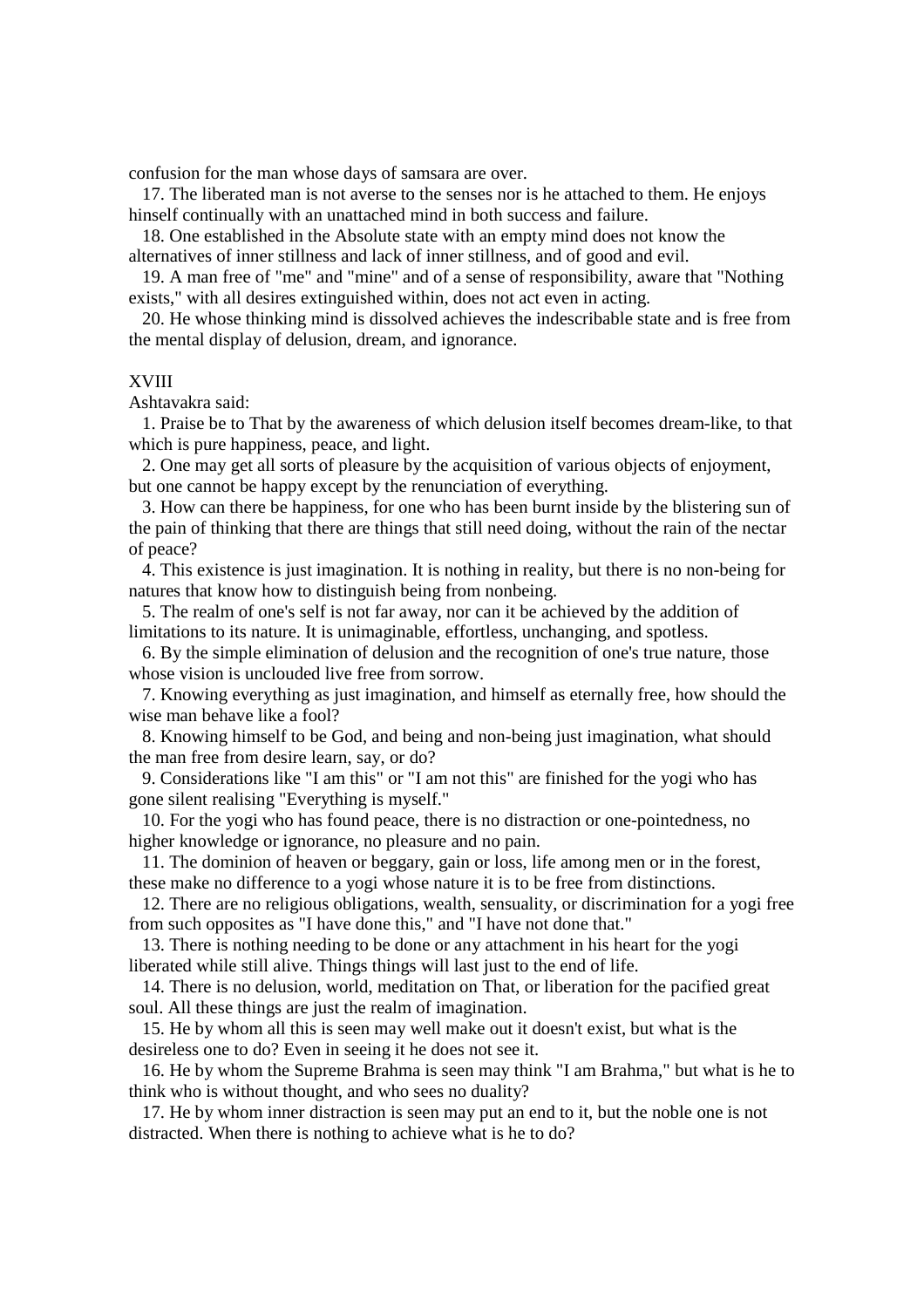18. The wise man, unlike the worldly man, does not see inner stillness, distraction, or fault in himself, even when living like a worldly man.

 19. Nothing is done by him who is free from being and non-being, who is contented, desireless, and wise, even if in the world's eyes he does act.

 20. The wise man who just goes on doing what presents itself for him to do, encounters no difficulty in either activity or inactivity.

 21. He who is desireless, self-reliant, independent, and free of bonds functions like a dead leaf blown about by the wind of causality.

 22. There is neither joy nor sorrow for one who has transcended samsara. With a peaceful mind he lives as if without a body.

 23. He whose joy is in himself, and who is peaceful and pure within has no desire for renunciation or sense of loss in anything.

 24. For the man with a naturally empty mind, doing just as he pleases, there is no such thing as pride or false humility, as there is for the naturalman.

 25. "This action was done by the body but not by me." The pure-natured person thinking like this, is not acting even when acting.

 26. He who acts without being able to say why, but is not thereby a fool, he is one liberated while still alive, happy and blessed. He is happy even in samsara.

 27. He who has had enough of endless considerations and has attained peace, does not think, know, hear, or see.

 28. He who is beyond mental stillness and distraction does not desire either liberation or its opposite. Recognising that things are just constructions of the imagination, that great soul lives as God here and now.

 29. He who feels responsibility within, acts even when doing nothing, but there is no sense of done or undone for the wise man who is free from the sense of responsibility.

 30. The mind of the liberated man is not upset or pleased. It shines unmoving, desireless, and free from doubt.

 31. He whose mind does not set out to meditate or act, still meditates and acts but without an object.

 32. A stupid man is bewildered when he hears the ultimate truth, while even a clever man is humbled by it just like the fool.

 33. The ignorant make a great effort to practise one-pointedness and the stopping of thought, while the wise see nothing to be done and remain in themselves like those asleep.

 34. The stupid man does not attain cessation whether he acts or abandons action, while the wise man finds peace within simply by knowing the truth.

 35. People cannot come to know themselves by practices -- pure awareness, clear, complete, beyond multiplicity, and faultless though they are.

 36. The stupid man does not achieve liberation even through regular practice, but the fortunate remains free and actionless simply by understanding.

 37. The stupid does not attain Godhead because he wants it, while the wise man enjoys the Supreme Godhead without even wanting it.

 38. Even when living without any support and eager for achievement, the stupid are still nourishing samsara, while the wise have cut at the very root of its unhappiness.

 39. The stupid man does not find peace because he desires it, while the wise man discriminating the truth is always peaceful minded.

 40. How can there be self-knowledge for him whose knowledge depends on what he sees? The wise do not see this and that, but see themselves as infinite.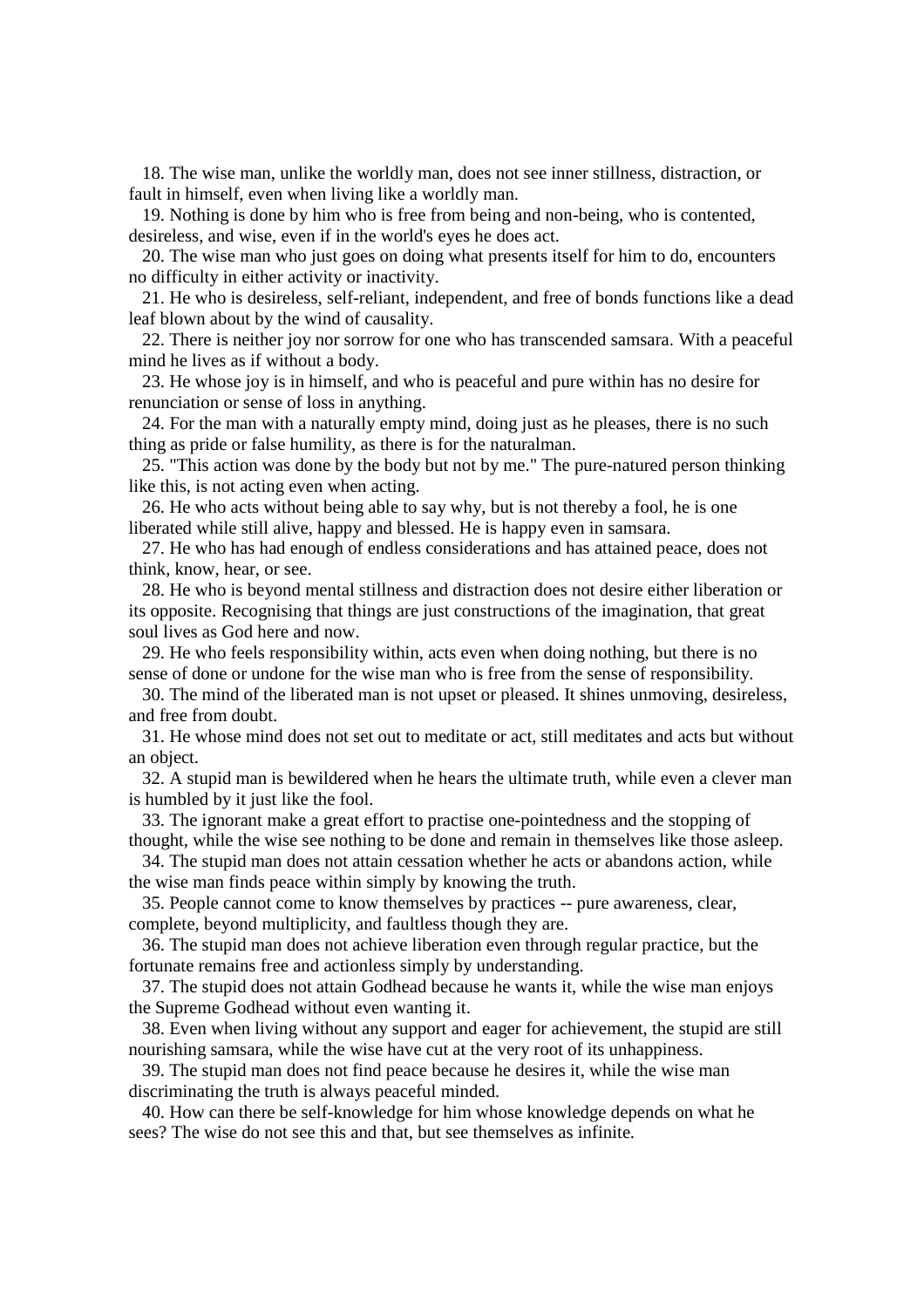41. How can there be cessation of thought for the misguided who is striving for it. Yet it is there always naturally for the wise man delighting in himself.

 42. Some think that something exists, and others that nothing does. Rare is the man who does not think either, and is thereby free from distraction.

 43. Those of weak intelligence think of themselves as pure nonduality, but because of their delusion do not really know this, and so remain unfulfilled all their lives.

 44. The mind of the man seeking liberation can find no resting place within, but the mind of the liberated man is always free from desire by the very fact of being without a resting place.

 45. Seeing the tigers of the senses, the frightened refuge-seekers at once enter the cave in search of cessation of thought and one-pointedness.

 46. Seeing the desireless lion, the elephants of the senses silently run away, or, if that is impossible, serve him like courtiers.

 47. The man who is free from doubts and whose mind is free does not bother about means of liberation. Whether seeing, hearing, feeling, smelling, or tasting, he lives at ease.

 48. He whose mind is pure and undistracted from just hearing of the Truth does not see anything to do or anything to avoid or even a cause for indifference.

 49. The upright person does whatever presents itself to be done, good or bad, for his actions are like those of a child.

 50. By inner freedom one attains happiness, by inner freedom one reaches the Supreme, by inner freedom one comes to absence of thought, by inner freedom to the Ultimate State.

 51. When one sees oneself as neither the doer nor the reaper of the consequences, then all mind waves come to an end.

 52. The spontaneous unassuming behaviour of the wise is noteworthy, but not the deliberate purposeful stillness of the fool.

 53. The wise who are rid of imagination, unbound and with unfettered awareness, may enjoy themselves in the midst of many goods, or alternatively go off to mountain caves.

 54. There is no attachment in the heart of a wise man whether he sees or pays homage to a learned brahmin, a celestial being, a holy place, a woman, a king or a friend.

 55. A yogi is not in the least put out even when humiliated by the ridicule of servants, sons, wives, grandchildren, or other relatives.

 56. Even when pleased he is not pleased, not suffering even when in pain. Only those like him can know the wonderful state of such a man.

 57. It is the feeling that there is something that needs to be achieved which is samsara. The wise who are of the form of emptiness, formless, unchanging, and spotless see nothing of the sort.

 58. Even when doing nothing the fool is agitated by restlessness, while a skillful man remains undisturbed even when doing what there is to do.

 59. Happy he stands, happy he sits, happy sleeps, and happy he comes and goes. Happy he speaks and happy he eats. This is the life of a man at peace.

 60. He who of his very nature feels no unhappiness in his daily life like worldly people, remains undisturbed like a great lake, cleared of defilement.

 61. Even abstention from action has the effect of action in a fool, while even the action of the wise man brings the fruits of inaction.

 62. A fool often shows aversion towards his belongings, but for him whose attachment to the body has dropped away, there is neither attachment nor aversion.

63. The mind of the fool is always caught in thinking or not thinking, but the wise man's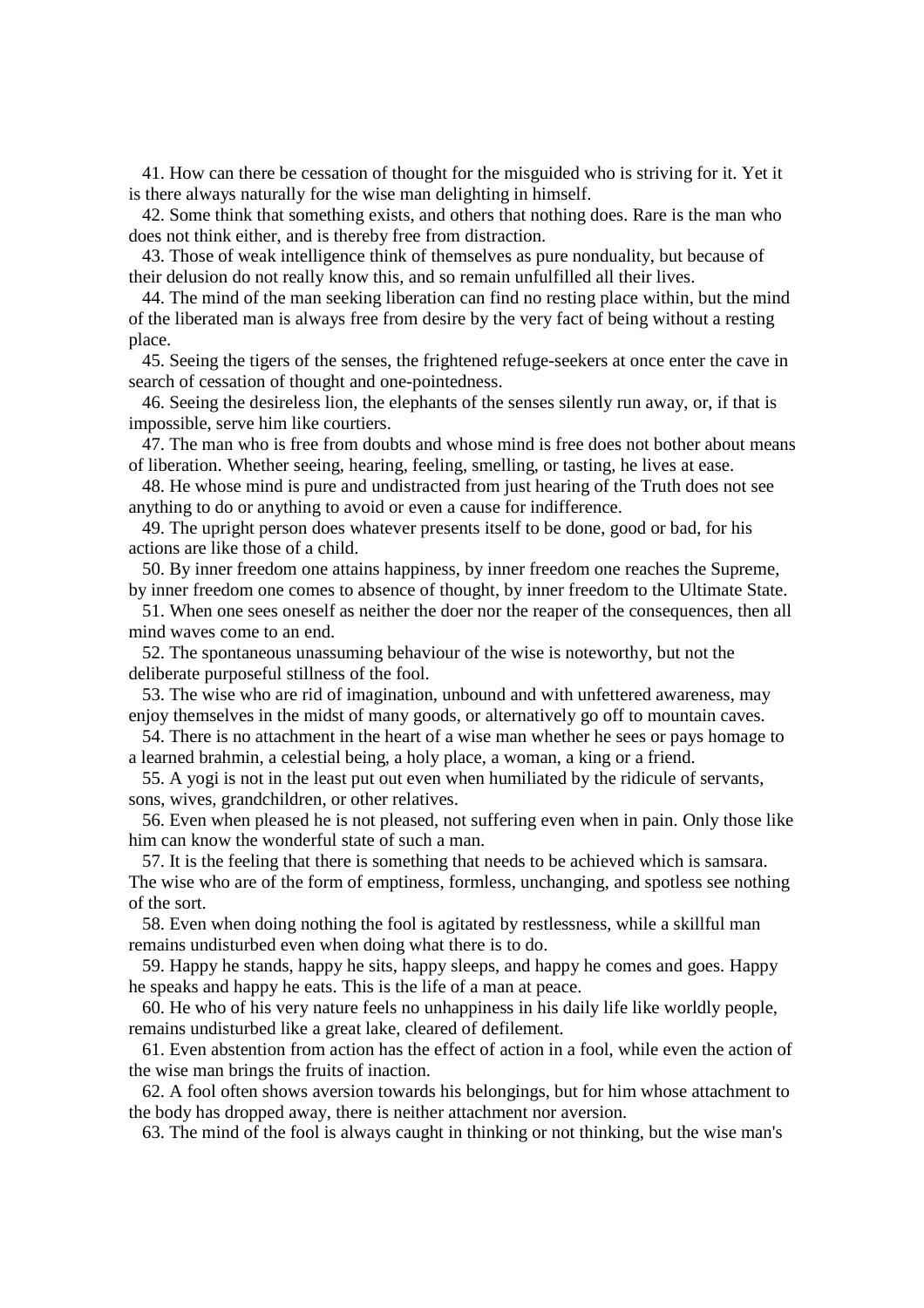is of the nature of no thought because he thinks what is appropriate.

 64. For the seer who behaves like a child, without desire in all actions, there is no attachment for such a pure one even in the work he does.

 65. Blessed is he who knows himself and is the same in all states, with a mind free from craving whether he is seeing, hearing, feeling, smelling, or tasting.

 66. There is no one subject to samsara, no sense of individuality, no goal or means to the goal in the eyes of the wise man who is always free from imagination and unchanging like space.

 67. Glorious is he who has abandoned all goals and is the incarnation of the satisfaction, which is his very nature, and whose inner focus on the Unconditioned is quite spontaneous.

 68. In brief, the great-souled man who has come to know the Truth is without desire for either pleasure or liberation, and is always and everywhere free from attachment.

 69. What remains to be done by the man who is pure awareness and has abandoned everything that can be expressed in words from the highest heaven to the earth itself?

 70. The pure man who has experienced the Indescribable attains peace by virtue of his very nature, realising that all this is nothing but illusion, and that nothing is.

 71. There are no rules, dispassion, renunciation, or meditation for one who is pure receptivity by nature, and admits no knowable form of being.

 72. For him who shines with the radiance of Infinity and is not subject to natural causality there is neither bondage, liberation, pleasure, nor pain.

 73. Pure illusion reigns in samsara which will continue until self-realisation, but the enlightened man lives in the beauty of freedom from me and mine, from the sense of responsibility and from any attachment.

 74. For the seer who knows himself as imperishable and beyond pain there is neither knowledge, a world, nor the sense that I am the body or the body mine.

 75. No sooner does a man of low intelligence give up activities like the elimination of thought than he falls into mind racing and chatter.

 76. A fool does not get rid of his stupidity even on hearing the truth. He may appear outwardly free from imaginations, but inside he is still hankering after the senses.

 77. Though in the eyes of the world he is active, the man who has shed action through knowledge finds no means of doing or speaking anything.

 78. For the wise man who is always unchanging and fearless there is neither darkness nor light nor destruction nor anything.

 79. There is neither fortitude, prudence, nor courage for the yogi whose nature is beyond description and free of individuality.

 80. There is neither heaven nor hell nor even liberation during life. In a nutshell, in the sight of the seer nothing exists at all.

 81. He neither longs for possessions nor grieves at their absence. The calm mind of the sage is full of the nectar of immortality.

 82. The dispassionate man does not praise the good or blame the wicked. Content and equal in pain and pleasure, he sees nothing that needs doing.

 83. The wise man is not averse to samsara, nor does he seek to know himself. Free from pleasure and impatience, he is not dead and he is not alive.

 84. The wise man excels by being free from anticipation, without attachment to such things as children or wives, free from desire for the senses,and not even concerned about his own body.

85. The wise man, who lives on whatever happens to come to him, roams wherever he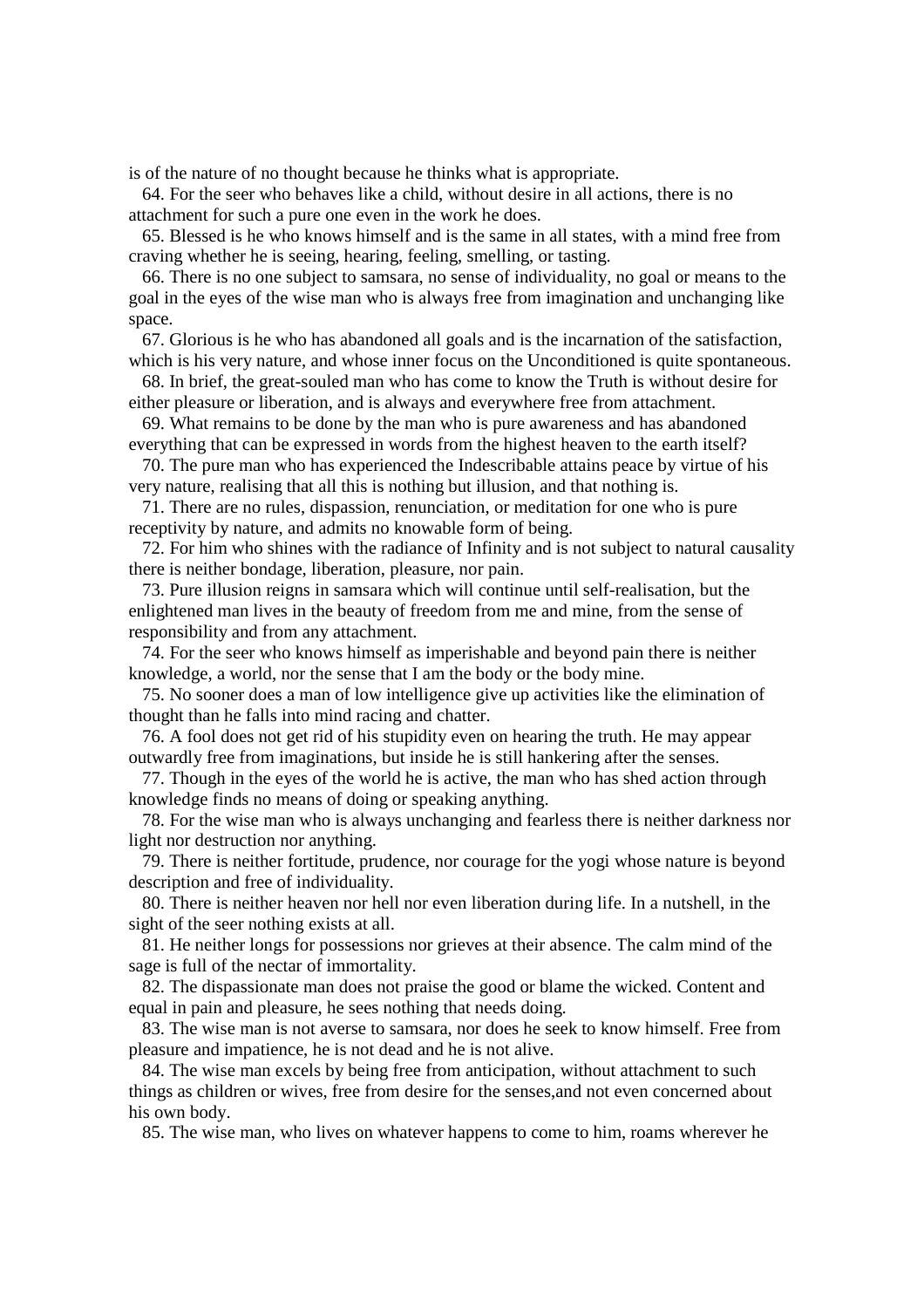pleases, and sleeps wherever the sun happens to set, is at peace everywhere.

 86. Whether his body rises or falls, the great-souled one gives it no thought, having forgotten all about samsara in coming to rest on the ground of his true nature.

 87. The wise man has the joy of being complete in himself and without possessions, acting as he pleases, free from duality and rid of doubts, and without attachment to any creature.

 88. The wise man excels in being without the sense of "me". Earth, a stone, or gold are the same to him. The knots of his heart have been rent asunder, and he is freed from greed and blindness.

 89. Who can compare with that contented, liberated soul who pays no regard to anything and has no desire left in his heart?

 90. Who but the upright man without desire knows without knowing, sees without seeing, and speaks without speaking?

 91. Beggar or king, he excels who is without desire, and whose opinion of things is rid of "good" and "bad."

 92. There is neither dissolute behaviour nor virtue, nor even discrimination of the truth for the sage who has reached the goal and is the very embodiment of guileless sincerity.

 93. That which is experienced within by one who is desireless and free from pain, and content to rest in himself -- how could it be described, and of whom?

 94. The wise man who is contented in all circumstances is not asleep even in deep sleep, nor sleeping in a dream, nor waking when he is awake.

 95. The seer is without thoughts even when thinking, without senses among the senses, without understanding even in understanding, and without a sense of responsibility even in the ego.

 96. Neither happy nor unhappy, neither detached nor attached, neither seeking liberation nor liberated, he is neither something nor nothing.

 97. Not distracted in distraction, in mental stillness not poised, in stupidity not stupid, that blessed one is not even wise in his wisdom.

 98. The liberated man is self-possessed in all circumstances and free from the idea of "done" and "still to do." He is the same wherever he is and without greed. He does not dwell on what he has done or not done.

 99. He is not pleased when praised nor upset when blamed. He is not afraid of death nor attached to life.

 100. A man at peace does not run off to popular resorts or to the forest. Whatever and wherever, he remains the same.

## XIX

Janaka said:

 1. Using the tweezers of the knowledge of the truth I have managed to extract the painful thorn of endless opinions from the recesses of my heart.

 2. For me, established in my own glory, there are no religious obligations, sensuality, possessions, philosophy, duality, or even nonduality.

 3. For me established in my own glory, there is no past, future, or present. There is no space or even eternity.

 4. For me established in my own glory, there is no self or non-self, no good or evil, no thought or even absence of thought.

5. For me established in my own glory, there is no dreaming or deep sleep, no waking nor